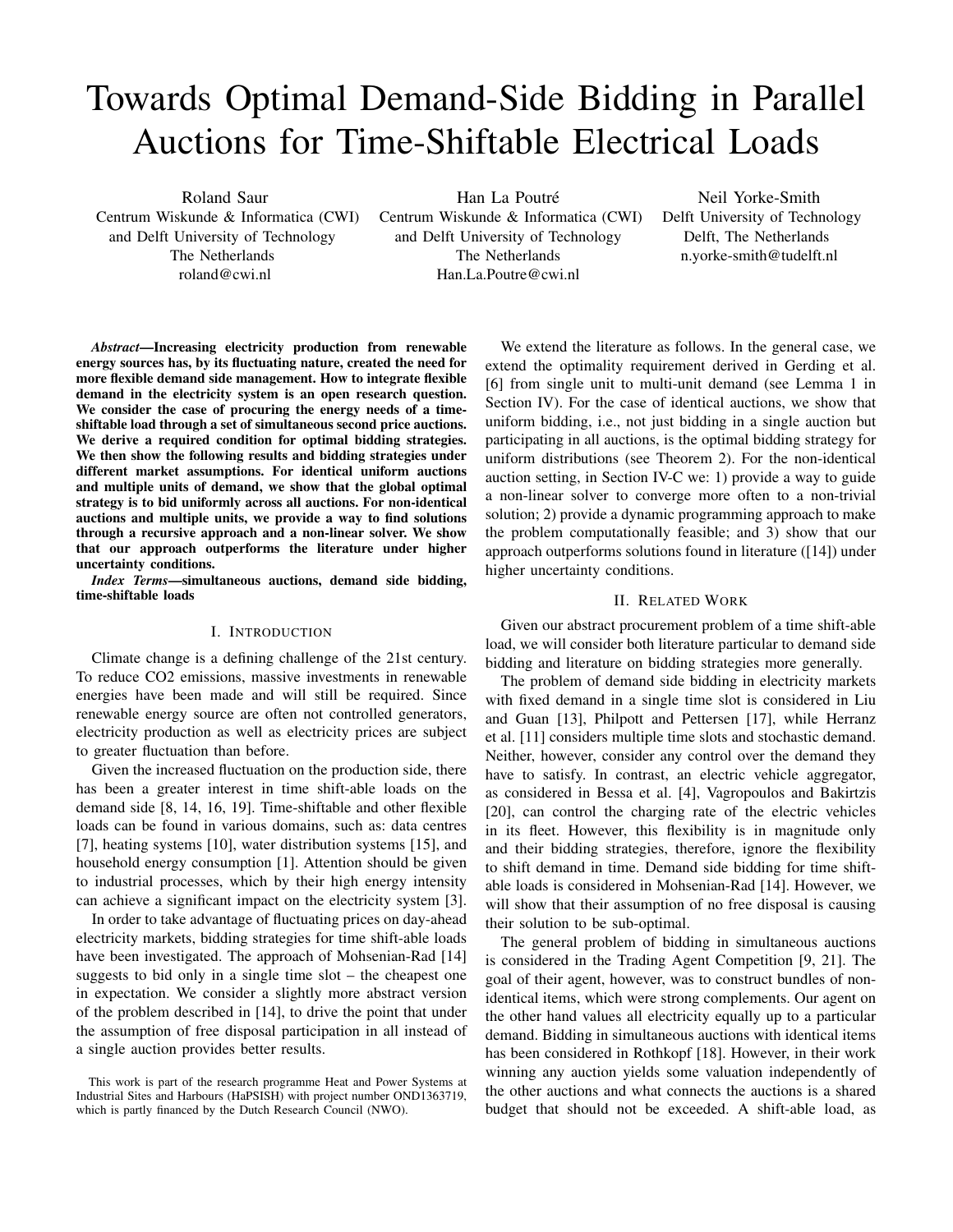considered by our work, on the other hand values electricity only up to its demand and has zero valuation beyond that. Closest to our work, Gerding et al. [6] develops optimal bidding strategies for simultaneous auctions of identical items with a unit demand agent. We extend their work from single unit to multi unit demand.

## III. MODEL

We consider the electricity acquisition problem of a deferrable load, which within a bounded discretized time horizon has to run for a total of s time units – possibly nonconsecutive. We assume that this deferrable load requires the same amount of energy for every time step in which it is switched on. Since, the energy part of the bid does not change, we will, going forward, only focus on the price bid.

For the given time horizon, there exists a set of electricity auctions T, which are held in parallel and ahead of time. For readability reasons, we will use the terms unit(s) and auction(s) interchangeably, where clear. To win the necessary s units/auctions to run the load, the agent submits a bid vector  $B = (b_1, b_2, ..., b_{|T|})$  over auctions T.  $f_t(\tau)$ , supported on the interval  $[0, \lambda_{el}]$ , describes the clearing price distribution of auction  $t \in T$ , while  $F_t(\tau)$  is its corresponding cumulative distribution, with  $F_t(0) = 0$  and  $F_t(\lambda_{el}) = 1$ . The agent wins auction  $t \in T$  if the submitted bid  $b_t$  is at least the clearing price of auction t.

The expected cost the agent incurs when submitting bid  $B$ given a demand of  $s$  units and a set of auctions  $T$  is composed of a market cost and a backup cost, see (1).

$$
Cost(B|T, s) = Cost_M(B|T, s) + Cost_B(B|T, s)
$$
 (1)

The expected market cost is the sum of payments to auctions T. We assume that the agent is a price taker.

*Assumption 1 (Price Taker):* The agent has no effect on the clearing price.

The payment per auction  $t \in T$  is the clearing price of that auction, conditionalized on the agent winning auction t.

$$
Cost_M(B|T,s) = \sum_{t \in T} \int_0^{b_t} \tau f_t(\tau) d\tau \tag{2}
$$

The expected backup cost is the payment made to a backup generator in case of shortfall. If fewer than the desired  $s$  units are acquired, the agent incurs the maximum price of  $\lambda_{el}$ . We are making the assumption of free disposal.

*Assumption 2 (Free Disposal):* We assume free disposal: any amount of electricity acquired beyond the agent's need can be disposed of at zero cost.

This assumption can be justified by assuming that there exists an intra-day market at which excess electricity can be sold at a non-negative price. Any excess energy that has been obtained from the day-ahead market can be sold on the intraday market. We therefore only have to assume that prices on the intra-day market are not negative. The backup cost is zero if the agent wins more than s units. For any number of won auctions  $j \in [0, s-1]$  there is a set of subsets  $w \subset T$  such that  $|w| = j$ . For every subset of auctions w, the probability that the agent wins the subset and loses all other auctions is

$$
\prod_{t \in w} F_t(b_t) \prod_{t \in T \setminus w} [1 - F_t(b_t)]
$$

By summing over all possible sets  $w \subset T$  s.t.  $|w| = j$ , we obtain the probability of the agent winning  $j$  out of auctions T and can therefore calculate the expected backup cost as follows

$$
Cost_B(B|T,s) = \sum_{j < s} \sum_{\substack{w \subset T \\ |w|=j}} \prod_{t \in w} F_t(b_t) \prod_{t \in T \setminus w} [1 - F_t(b_t)](s-j) \lambda_{el}.
$$
\n
$$
Prob(x=j|T,B) \tag{3}
$$

Here  $Prob(x = j|T, B)$  represents the probability of winning  $\dot{\gamma}$  auctions out of the set of T when submitting bid B.

#### IV. OPTIMAL BIDDING STRATEGIES

We begin by introducing a requirement that any optimal bid has to satisfy, see Lemma 1, and provide a strategy that always meets this requirement, see Theorem 1.

Lemma 1 introduces the first optimality condition. We define  $B_{-k}$  as the bid vector B but with the bid for auction k removed.  $x$  is the random variable indicating the number of auctions the agent won. Intuitively speaking (4) states that the bid submitted to any particular auction  $k \in T$  is proportional to the probability of falling short in the remaining auctions.

*Lemma 1:* Any optimal bid for s out of T auctions has to satisfy the requirement in (4).

$$
b_k = Prob(x < s | T \setminus \{k\}, B_{-k}) \lambda_{el} \quad \forall k \in T. \tag{4}
$$

Proofs for Lemmas and Theorems are given in Appendix A.

The most straight-forward bidding strategy is to bid  $\lambda_{el}$ in s auctions and zero in all other auctions. We define this as a special strategy (Definition 1). Among the  $\Lambda_s$ -bidding strategies there exists one that submits  $\lambda_{el}$  to the auctions with the lowest clearing price in expectation. Whenever we compare any strategy to  $\Lambda_s$ -bidding strategies, we mean this lowest price version of it.

*Definition 1:* Let  $\Lambda_s$  be the set of bid vectors which consist of s bids of  $\lambda_{el}$  and  $(|T| - s)$  bids of zero value.

Next, we will show that any strategy that meets the requirement set out in Lemma 1 and wins or loses an auction with certainty, i.e.,  $F_t(b_t) = 1$  or  $F_t(b_t) = 0$ , is a  $\Lambda_s$ -bidding strategy (Theorem 1). This means that an optimal bidding strategy is either a  $\Lambda_s$ -bidding strategy or participates in all auctions with some non-zero bid.

*Theorem 1:* Any bid vector  $B$  that satisfies condition  $(4)$ and contains a bid of value  $\lambda_{el}$  or 0 is an element of  $\Lambda_s$ .

## *A. Comparison to the Literature*

Having established our model, condition for optimality and first bidding strategy, we connect our work to that of [14]. Mohsenian-Rad addresses the energy acquisition problem of a time-shiftable load that can be run within a single time step. His approach considers submitting energy-price bid pairs to a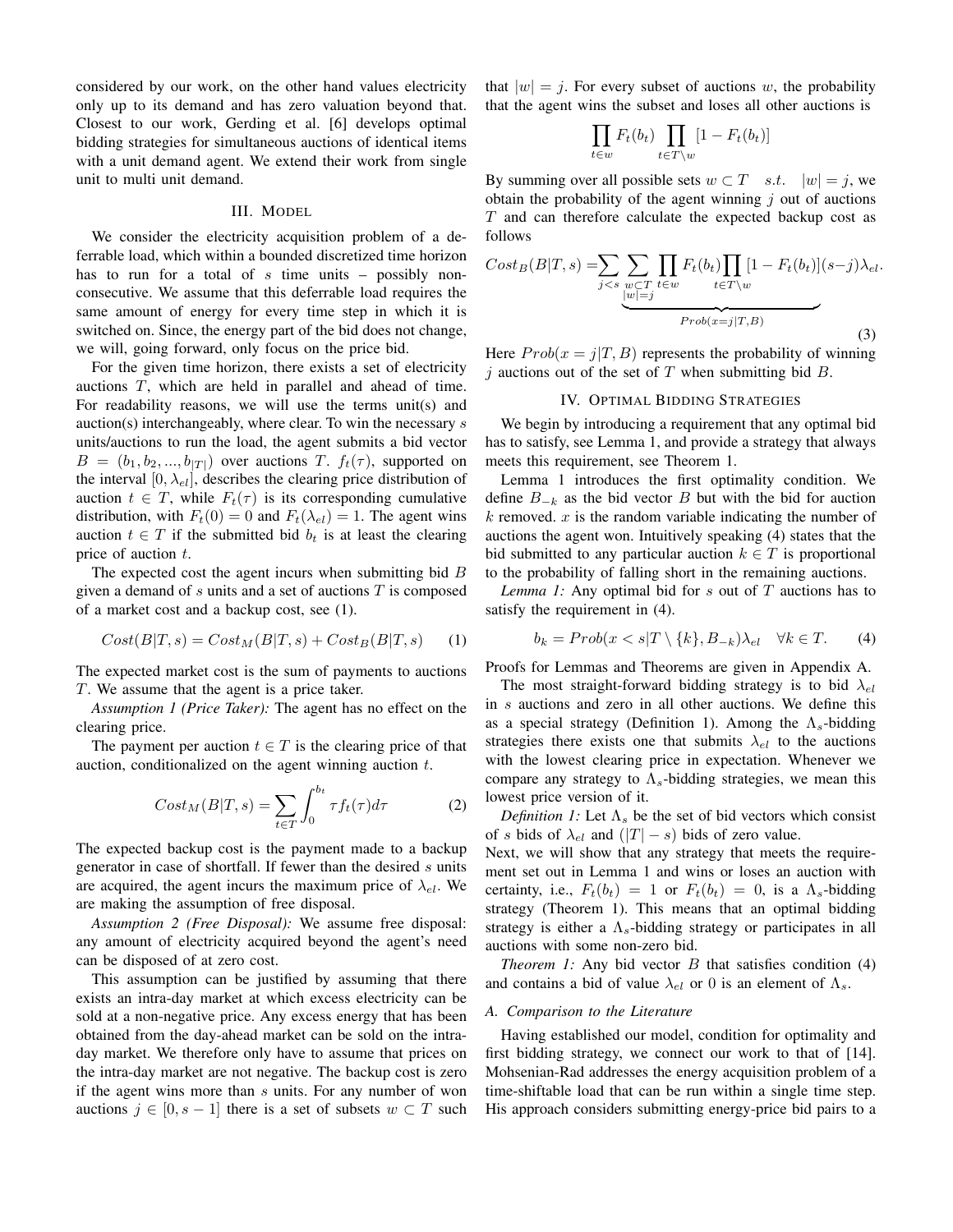set of day ahead auctions with a secondary intra-day market for recourse. Our bids on the other hand only consider the price and we consider a backup generator instead of a second stage intra-day market.

However, Theorem 3 in [14] states that the optimal bidding strategy on the day ahead market is to acquire the entire energy need from a single auction, i.e., submitting a single non-zero bid for the entire energy need with a price equal to the expected price on the intra-day market. In our setting the intra-day market is replaced with a backup generator of deterministic cost  $\lambda_{el}$ . The expected price on the intra-day market in [14] can be viewed as our backup generator cost  $\lambda_{el}$ . Translated to our setting, Mohsenian-Rad suggests bidding  $\lambda_{el}$  in a single auction and 0 in all others. We will therefore associate the strategy suggested by [14] with  $\Lambda_s$ -bidding as defined in Definition 1.

#### *B. Identical Auctions*

We first consider an identical auctions setting. We will show that uniform bidding satisfies (4) and provide an algorithm that can quickly find the correct uniform bid value.

*Assumption 3 (Identical Auctions):* All auctions are identical:  $f(b) = f_t(b) \quad \forall t \in T$ .

We define the uniform bidding strategy as a bid  $B$  that submits the same value to all auctions. For this setting, uniform bidding satisfies (4).

*Definition 2 (Uniform Bid):* A uniform bid vector B is a bid vector such that  $b_k = b_l \quad \forall k, l \in T$ 

*Lemma 2:* Under the assumption 3 , there exists a unique uniform bid  $B_u = (b_u, b_u, ..., b_u)$  s.t. condition (4) holds.

This uniform bid value,  $b_u$ , can be found via interval halving, as the right side of (4) strictly increases while the left side decreases with increasing  $b_u$ .  $b_u$  can quickly be found by interval halving.

*1) Identical Uniform Auctions:* Next, we consider the case where every auction has an identical uniform price distribution.

*Assumption 4 (Identical Uniform Auctions):* The price of every auction is uniformly distributed on the interval  $[0, \lambda_{el}]$ :  $f_t(b) = \frac{1}{\lambda_{el}}$   $\forall t \in T$ .

We will establish uniform bidding as described in Lemma 2 as the optimal bidding strategy for settings of identical uniform distributions (Theorem 2). To do so, we first show that uniform bidding is the only non- $\Lambda_s$  bidding strategy that satisfies (4) (Lemma 3) and that the uniform bid is a local minimum( Lemma 4). Finally, we compare our results to a strategy suggested by Mohsenian-Rad [14] and discuss the difference in modelling assumptions we make.

*Lemma 3:* Under Assumption 4, any bid B that satisfies condition (4) is either a uniform bid across all auctions or  $B \in \Lambda_{el}$ 

*Lemma 4:* Under Assumption 4, the uniform bid as defined in Lemma 2 is a local minimum of the cost function.

*Theorem 2:* Under the assumption of identical uniform distributions, uniform bidding is a global optimum, i.e., for any  $n \geq 2$  and  $s \in [1, n-1]$ , the following holds

$$
Cost_u(B_{n,s}^u | n, s) \le Cost_u(B|n, s) \quad \forall B \in [0, \lambda_{el}]^n,
$$



Fig. 1. Cost Difference to  $\Lambda_s$ -Bidding

where  $B_{n,s}^u$  is the optimal uniform Bid and  $Cost_u(B|n, s)$  is the cost of submitting bid  $B$  in  $n$  auctions with uniform price distributions when requiring s units.

In Theorem 2, we only establish optimality of uniform bidding, but say nothing yet about the effect of the type of load on performance.

Figure 1 shows numerical results of uniform bidding for loads of different demand s. The graph displays the cost difference between  $\Lambda_s$ -bidding and optimal uniform bidding. For all numerical results we assume  $\lambda_{el} = 1$ . As was expected uniform bidding outperforms  $\Lambda_s$ -bidding for all cases. As the number of auctions increases uniform bidding further improves. This positive effect of adding auctions appears to be stronger for loads that have higher demand, as indicated by the steeper slope for  $s = 5$  compared to  $s = 1$ .

It is noteworthy here that Theorem 2 and Figure 1 seem to directly contradict some of the results by Mohsenian-Rad [14]. In particular Theorem 3 in [14] states that the optimal bidding strategy is to acquire all energy from a single auction with a bid equal the expected cost on the intra-day market. In section IV-A we associated this bidding strategy with  $\Lambda_s$ bidding in our setting. To resolve this seeming contradiction, we need to look towards the assumptions made by Mohsenian-Rad. In particular the constraint of equation (6) in [14] restricts the bidding strategy to those that never run the risk of obtaining more energy than needed, while we assume free disposal of additional energy, see Assumption 2. Our uniform bidding strategy runs the risk of  $-$  in the worst case  $-$  winning all auctions. Furthermore, Figure 2 shows the expected number of units the uniform bidding strategy wins. Figure 2 indicates that we not only run the risk of winning more units than necessary but that for most cases we expect to obtain more units than demanded. This over-consumption can be explained by the backup cost being weakly larger than market clearing prices. Therefore obtaining too few units causes a relatively large penalty of  $\lambda_{el}$ , while an agent winning too many auctions pays an often much lower market clearing price.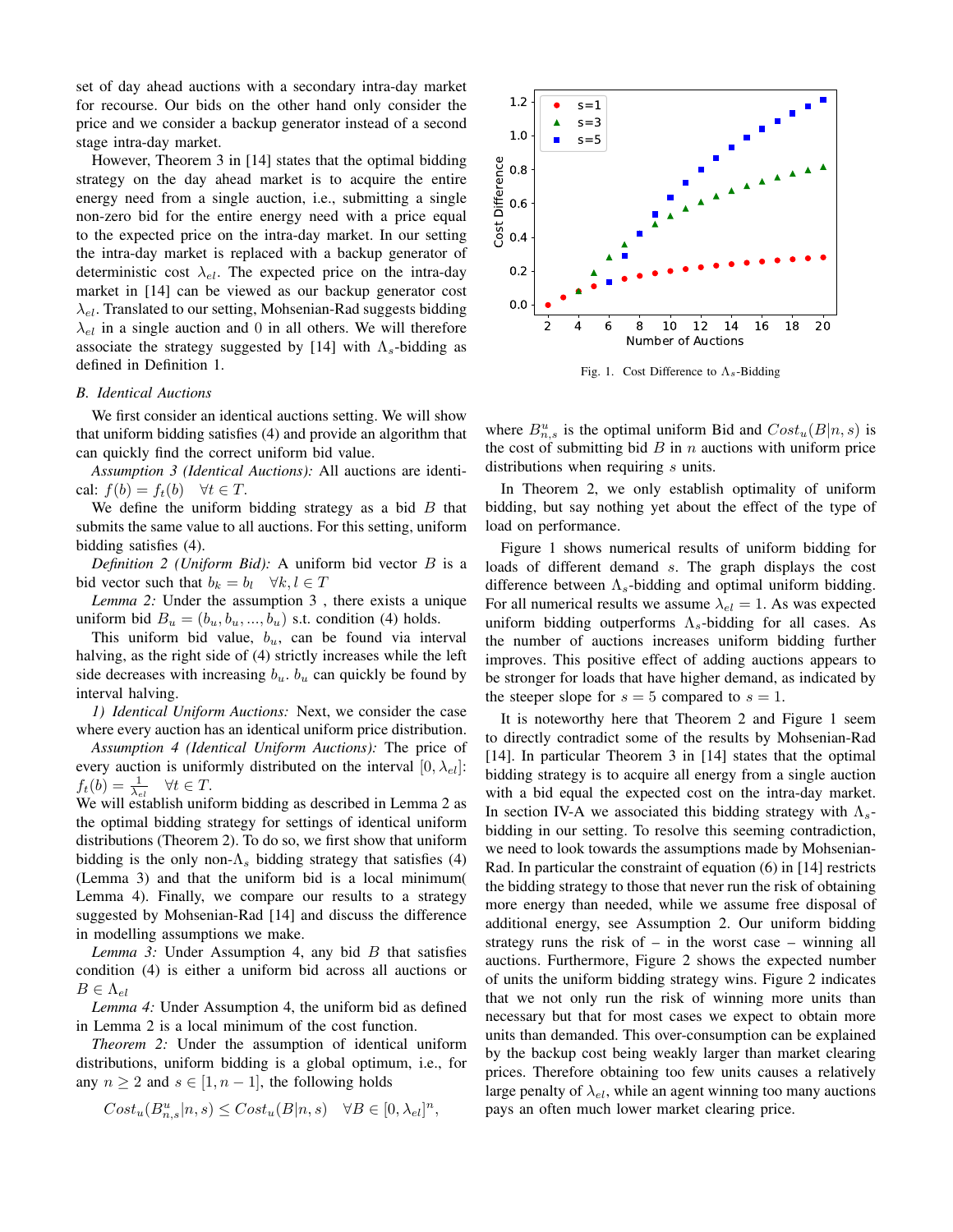

Fig. 2. Expected # of units won

#### *C. Non-Identical Auctions*

We consider the problem of acquiring  $s$  units from a set of non-identical auctions  $T$ , which follow truncated normal distributions. We assume that the clearing prices for auctions  $t \in T$  are distributed according to  $\mathcal{N}_{0,\lambda_{el}}(\mu_t, \sigma^2)$ , i.e., the un-truncated distributions differ in mean but not standard deviation. Let the set of mean values be  $\mu = {\mu_t | t \in T}.$ Without loss of generality, we assume that  $\mu_i \leq \mu_j$  for  $i < j$ .

Given this setting we can rewrite the condition in (4) as a root finding problem of a system of  $|T|$  non-linear equations:

$$
b_k - Prob(x < s | T \setminus \{k\}, B_{-k})\lambda_{el} = 0 \quad k \in T
$$

For finding a solution, we use the Minpack's [5] 'hybrj' method, which is an adaptation of Powell hybrid method. This method requires us to provide a Jacobian. The diagonal elements of the Jacobian are  $J_{k,k} = 1$  and the off-diagonal elements are  $J_{k,j} = f_j(b_j) Prob(x = s - 1|T \setminus \{j,k\})\lambda_{el}$ . The entries for the Jacobian only differ by a factor of  $f_k(b_k)$ from the second derivative and the reader is therefore referred to Appendix C for a derivation.

This approach exhibits two challenges. First, evaluating the function and Jacobian requires repeated calculation of a term of the form  $Prob(x = i|T \setminus \{k\}, B_{-k})$ , which if done explicitly is composed of  $\binom{|T|-1}{i}$  terms. This makes finding a solution for larger systems computationally infeasible. The second challenge is convergence to non-trivial solutions. Since any bid  $B_s \in \Lambda_s$ , which can be constructed without the need for any solver, satisfies the system of equations, a badly initialized solver often converges to this solution.

The first challenge is solved by recursion. Let D be a set of auctions and let  $B_D$  be a corresponding bid vector. Let  $d =$ |D| be the corresponding auction for bid  $b_{|D|}$  – the last bid in bid vector  $B_D$ . We calculate  $Prob(x = i|D, B_D)$  recursively as follows

$$
Prob(x = i|D, B_D) = F_d(b_d) Prob(x = i - 1|D\setminus\{d\}, B_{D, -d})
$$

$$
+ [1 - F_d(b_d)] Prob(x = i|D\setminus\{d\}, B_{D, -d}),
$$

where  $B_{D,-d}$  is bid vector  $B_D$  with the last entry removed. Note that  $F_d$  and  $[1 - F_d(b_d)]$  are the probabilities of winning and losing auction d, respectively. Going through the recursion, we can calculate  $Prob(x = i|D, B_D)$  by calculating the entries in a table of size  $|D| \times i$ .

The second problem, creating an appropriate initial guess, is addressed by iteratively solving approximate versions of the problem. To do so we partition  $T = \biguplus G$ . For each group  $g \in G$ , a group auction price distribution  $\mathcal{N}(\bar{\mu}_g, \sigma^2)$ , where  $\bar{\mu}_q$  is the average mean of the auctions in g, is defined.

To create the approximate problem, we replace the clearing price distribution  $f_t(\tau)$  for each auction  $t \in T$  with the corresponding group auction price distribution  $\mathcal{N}(\bar{\mu}_g, \sigma^2)$ . The partitioning starts as a singleton  $G = \{T\}$ , i.e., all individual price distributions are replaced with the same group price distribution. Therefore, the first approximate problem is an identical auction setting for which we find the uniform bid as in Section IV-B by interval halving. The grouping is then refined and a new approximate problem is constructed. The solution to the prior solution is sorted (to ensure that higher bids go to cheaper auctions) and used as the initial guess for the new approximate problem. We refine the grouping of auctions until every group consists of a single auction at which point we reached the original problem.

The refinement of the partitioning can be done in one of two ways. Either, we split every group in two approximately equal sized subgroups. This means that we require  $log(|T|)$  iterations of refinement to reach the original problem and therefore add a factor of  $log(|T|)$  to the computational complexity. Alternatively, we increase the number of groups by one every time we refine the grouping, adding a factor of  $|T|$  to the computational complexity. When increasing the number of groups, we use k-means clustering on the set of mean values  $\mu$  to find the grouping.

*1) Results and Discussion:* We consider the problem of acquiring a certain number of units from a set of non-identical auctions, where the clearing prices for auctions  $t \in T$  are distributed according to  $\mathcal{N}_{0,\lambda_{el}}(\mu_t, \sigma^2)$ . Let  $\mu_t$  be drawn from a uniform distribution on the interval  $[0, \lambda_{el}]$ .

We first look at the convergence rate. We consider the solver to have successfully converged, when it finds a non-trivial solution, i.e., a bid  $B \notin \Lambda_s$  that satisfies (4). Figure 3 compares the convergence success rate of different initializations. The demand of the agent is set to  $s = 5$ . When initialized with a uniform bid based on the identical auction approximation the solver virtually never converges. Note that we do not mean that the solver did not converge but rather that the solver converged to a  $\Lambda_s$ -bidding strategy, which can be found easily without the need of a solver. When increasing the number of groups by one (k-means Grouping) the convergence rate is similar to when groups are split in half at every iteration(Grouping). This more refined increase of groups appears to add little to the chance of converging to a non-trivial solution, while adding a factor of |T| instead of  $log(|T|)$  to the computational complexity. Increasing the standard deviation  $\sigma$  from 0.1 to 0.3 and 0.5 improve the chances of the solver converging to a non-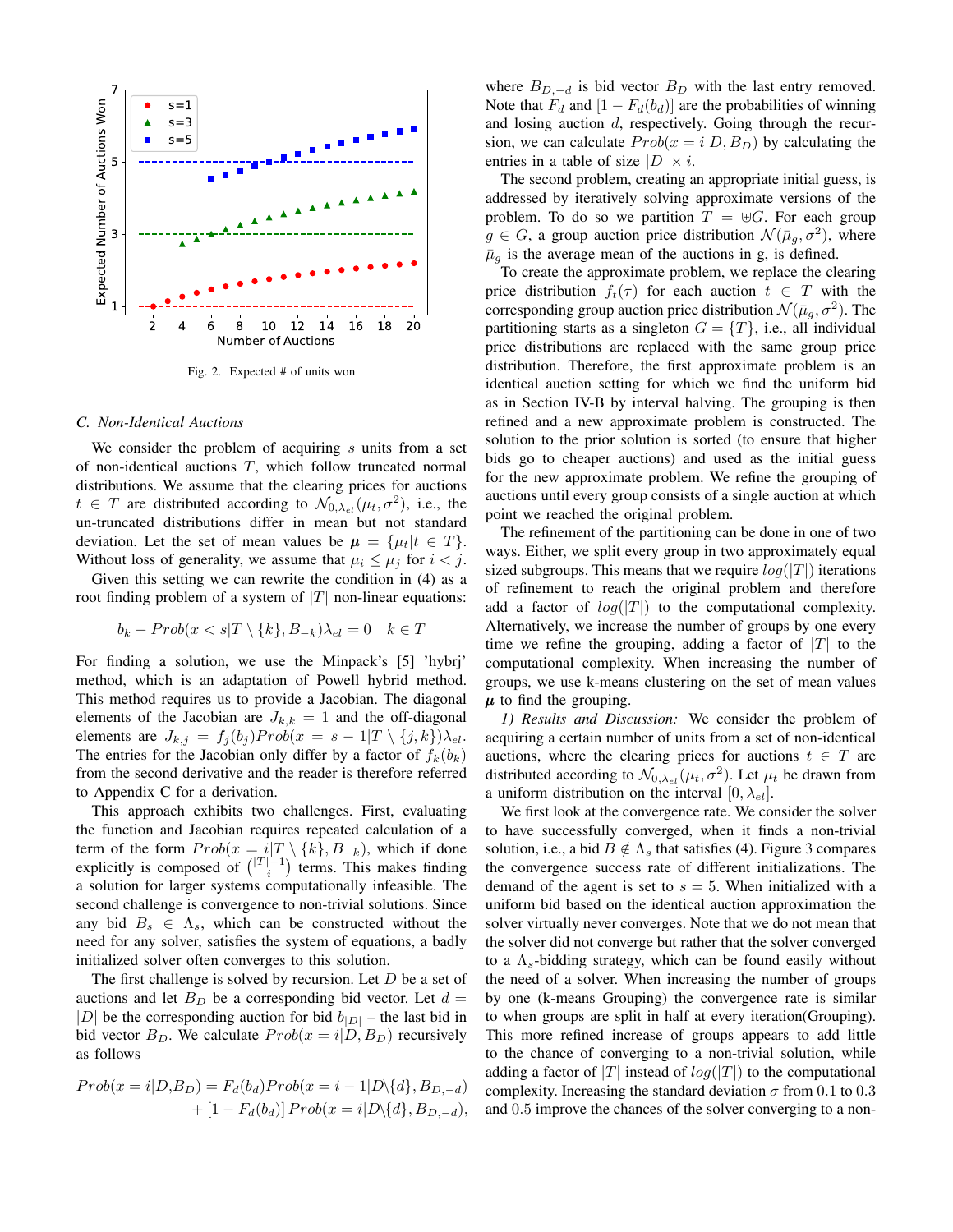

Fig. 3. Convergence-Rate



Fig. 4. Cost Difference

trivial solution. Similarly, as the number of auctions increases the success rate of the solver increases. For large number of auctions and for high uncertainty settings, i.e.,  $\sigma = 0.3$  or  $\sigma = 0.5$ , we reach a near 100% success rate.

Next, we compare the performance of our approach to the  $\Lambda_s$ -bidding, which we associated in Section IV-A to the work of Mohsenian-Rad. Figure 4 shows the cost difference between  $\Lambda_s$ -bidding and the solution provided by our solver approach. For visual clarity results where the solver did not converge to  $B \notin \Lambda_s$  were omitted. While, under low uncertainty,  $\sigma = 0.1$ ,  $\Lambda_S$  is the better choice, as the uncertainty in the prices grows  $(\sigma = 0.3, \sigma = 0.5)$  our approach appears to improve. The solution provided by us further improves as the number of auctions increases.

## V. CONCLUSION AND FUTURE WORK

This paper considered the problem of an interruptible timeshiftable electric load in acquiring multiple units of electricity from a set of parallel auctions. We derived a condition for optimality and established a direct comparison to Mohsenian-Rad [14]. First, for the identical auction setting, we show that uniform bidding is a solution that satisfies our optimality condition. For identical uniform price distributions, we show that uniform bidding, i.e., participating in all rather than a single auction, is optimal. In comparing our results to Mohsenian-Rad [14], we show that assuming free disposal yields significantly reduced cost.

Second, for non-identical auctions, we use approximate problem formulations to guide a non-linear-solver and provide a dynamic programming approach to make solving the set of non-linear equations computationally feasible. Numerical results show that under high price uncertainty our approach again outperforms the literature.

Regarding future work, we would like to extend this line of research to include budget constraints of the agent. A second line of extension can be to consider a wider range of valuation functions that take into account potential secondary uses of electricity as heat or temporal constraints of industrial processes.

#### ACKNOWLEDGMENT

R.S. thanks Daniël Willemsen for his feedback.

#### **REFERENCES**

- [1] A. Agnetis, G. De Pascale, P. Detti, and A. Vicino, "Load scheduling for household energy consumption optimization," *IEEE Transactions on Smart Grid*, vol. 4, no. 4, pp. 2364–2373, 2013.
- [2] F. Aleskerov, H. Ersel, and D. Piontkovski, *Linear Algebra for Economists*. Springer Science & Business Media, 2011.
- [3] L. Barth, V. Hagenmeyer, N. Ludwig, and D. Wagner, "How much demand side flexibility do we need? Analyzing where to exploit flexibility in industrial processes," in *Proceedings of the Ninth International Conference on Future Energy Systems*, 2018, pp. 43–62.
- [4] R. J. Bessa, M. A. Matos, F. J. Soares, and J. A. P. Lopes, "Optimized bidding of a ev aggregation agent in the electricity market," *IEEE Transactions on Smart Grid*, vol. 3, no. 1, pp. 443–452, 2011.
- [5] W. R. Cowell, Ed., *Sources and Development of Mathematical Software*, ser. Prentice-Hall Series in Computational Mathematics, 1984.
- [6] E. H. Gerding, R. K. Dash, A. Byde, and N. R. Jennings, "Optimal strategies for simultaneous vickrey auctions with perfect substitutes," *Journal of Artificial Intelligence Research*, vol. 32, pp. 939–982, 2008.
- [7] M. Ghamkhari and H. Mohsenian-Rad, "Energy and performance management of green data centers: A profit maximization approach," *IEEE Transactions on Smart Grid*, vol. 4, no. 2, pp. 1017–1025, 2013.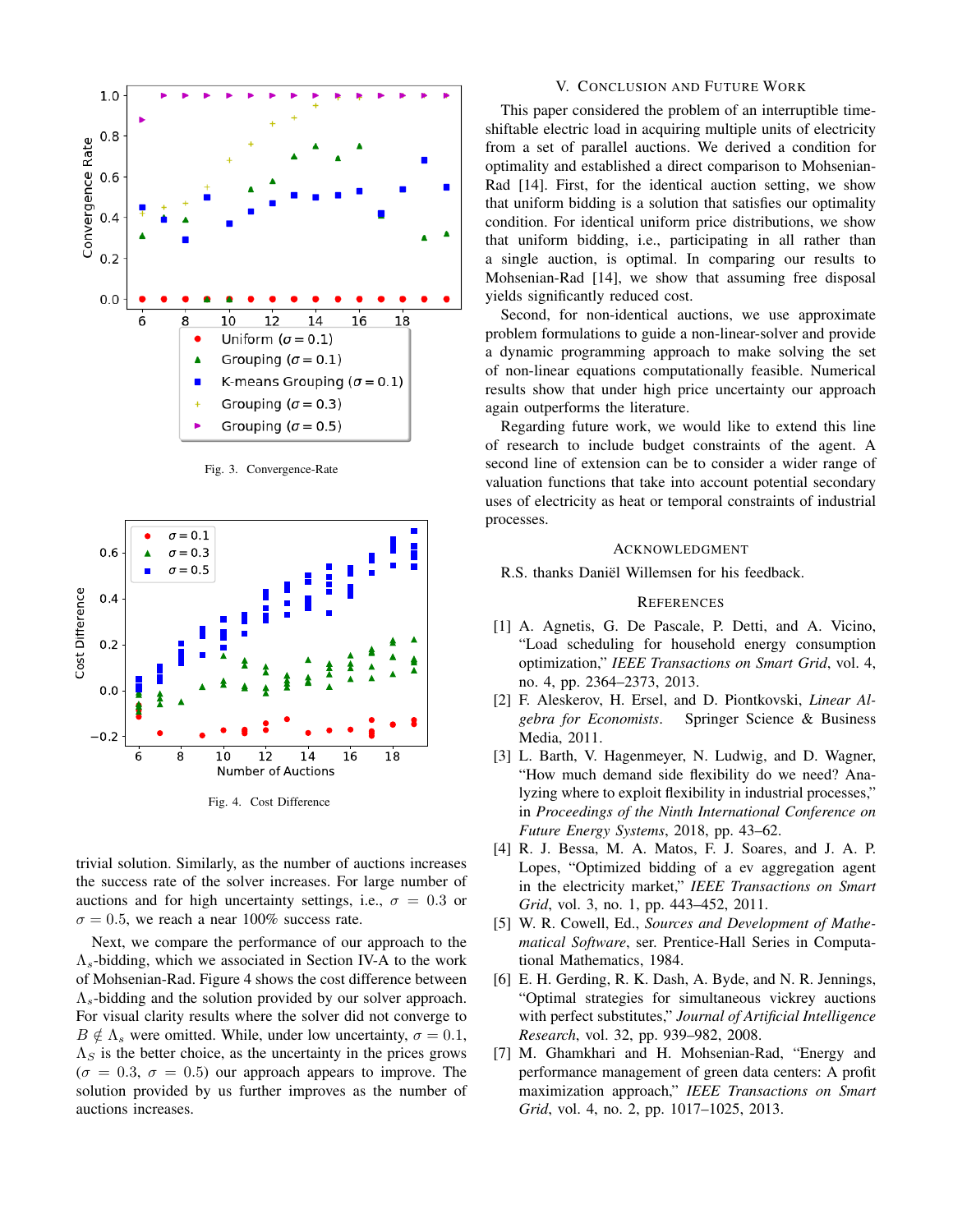- [8] G. Graditi, M. L. D. Silvestre, R. Gallea, and E. R. Sanseverino, "Heuristic-based shiftable loads optimal management in smart micro-grids," *IEEE Transactions on Industrial Informatics*, vol. 11, pp. 271–280, 2015.
- [9] A. Greenwald and J. Boyan, "Bidding under uncertainty: Theory and experiments," *arXiv preprint arXiv:1207.4108*, 2012.
- [10] G. C. Heffner, C. A. Goldman, and M. M. Moezzi, "Innovative approaches to verifying demand response of water heater load control," *IEEE Transactions on Power Delivery*, vol. 21, no. 1, pp. 388–397, 2005.
- [11] R. Herranz, A. M. San Roque, J. Villar, and F. A. Campos, "Optimal demand-side bidding strategies in electricity spot markets," *IEEE Transactions on Power Systems*, vol. 27, no. 3, pp. 1204–1213, 2012.
- [12] P. D. Lax and M. S. Terrell, *Multivariable Calculus with Applications*. Springer, 2017.
- [13] Y. Liu and X. Guan, "Purchase allocation and demand bidding in electric power markets," *IEEE Transactions on Power Systems*, vol. 18, no. 1, pp. 106–112, 2003.
- [14] H. Mohsenian-Rad, "Optimal demand bidding for timeshiftable loads," *IEEE Transactions on Power Systems*, vol. 30, no. 2, pp. 939–951, 2014.
- [15] K. Oikonomou and M. Parvania, "Optimal coordination of water distribution energy flexibility with power systems operation," *IEEE Transactions on Smart Grid*, vol. 10, no. 1, pp. 1101–1110, 2018.
- [16] P. Palensky and D. Dietrich, "Demand side management: Demand response, intelligent energy systems, and smart loads," *IEEE Transactions on Industrial Informatics*, vol. 7, no. 3, pp. 381–388, 2011.
- [17] A. B. Philpott and E. Pettersen, "Optimizing demand-side bids in day-ahead electricity markets," *IEEE Transactions on Power Systems*, vol. 21, no. 2, pp. 488–498, 2006.
- [18] M. H. Rothkopf, "Bidding in simultaneous auctions with a constraint on exposure," *Operations Research*, vol. 25, no. 4, pp. 620–629, 1977.
- [19] G. Strbac, "Demand side management: Benefits and challenges," *Energy policy*, vol. 36, no. 12, pp. 4419– 4426, 2008.
- [20] S. I. Vagropoulos and A. G. Bakirtzis, "Optimal bidding strategy for electric vehicle aggregators in electricity markets," *IEEE Transactions on Power Systems*, vol. 28, no. 4, pp. 4031–4041, 2013.
- [21] M. P. Wellman, A. Greenwald, P. Stone, and P. R. Wurman, "The 2001 trading agent competition," *Electronic Markets*, vol. 13, no. 1, pp. 4–12, 2003.

#### APPENDIX

## *A. Proofs*

Proof of Lemma 1.

*Proof:* We set the first derivative of the cost function (1) equal to zero.

$$
\frac{\partial Cost(B|T,s)}{\partial b_k} = \frac{\partial Cost_M(B|T,s)}{\partial b_k} + \frac{\partial Cost_B(B|T,s)}{\partial b_k} = 0
$$
\n(5)

The derivative of the market cost is simply

$$
\frac{\partial Cost_M(B|T,s)}{\partial b_k} = f_k(b_k)b_k \tag{6}
$$

For the backup cost, we have to consider the inner sum over subsets  $w$  in (3). We split the sum into the terms for which  $k \in w$ , see second line in (7) and into those for which  $k \notin w$ , see third line in 7.

$$
\frac{\partial Cost_B(B|T,s)}{\partial b_k} = f_k(b_k) \left[\n\sum_{j \in [1,s-1]} \sum_{\substack{w \subset T \setminus \{k\} \\ s.t. |w|=j-1}} \prod_{t \in w} F_t(b_t) \prod_{t \in T \setminus (w \cup \{k\})} [1 - F_t(b_t)](s-j)\lambda_{el}\n\right]
$$

$$
-\underbrace{\sum_{j\in[0,s-1]}\sum_{\substack{w\subset T\backslash\{k\}\atop s.t.|w|=j}}\prod_{t\in T\backslash(w\cup\{k\})}[1-F_t(b_t)](s-j)\lambda_{el}}_{Prob(x\n(7)
$$

When  $k \in w$ , second line in (7), we know that  $|w| \ge 1$  and therefore the outer sum is over  $j \in [1, s-1]$ . The derivative of  $F_k(b_k)$  is  $f_k(b_k)$ . Since  $k \in \omega$ , the inner sum then sums over the subsets of w of size  $(j-1)$ . When  $k \notin w$ , third line in (7), we take the derivative of  $[1 - F_k(b_k)]$  resulting in  $-f_k(b_k)$ , while the outer and inner sum stay unchanged.

Next we combine the terms of the second and third line in (7) into one summation. To do so, we first extend and shift the summation in the second line of (7):

$$
\sum_{j\in[1,s-1]}\sum_{\substack{w\subset T\backslash\{k\}\\s.t.\|w|=j-1}}\prod_{t\in w}F_t(b_t)\prod_{t\in T\backslash(w\cup\{k\})}[1-F_t(b_t)](s-j)\lambda_{el}.
$$

We extended the summation to iterate over the range  $[1, s]$ , which can be done as  $(s - s)\lambda_{el} = 0$ . We then shift the index j by one so that both sums iterate over  $j \in [0, s-1]$ . This only changes the tail of the second line from  $(s - j)\lambda_{el}$  to  $(s-j-1)\lambda_{el}$ . These operations alter the second line in (7) to

$$
\underbrace{\sum_{j\in[0,s-1]}\sum_{\substack{w\subset T\backslash\{k\}\\s.t.\,|w|=j}}\prod_{t\in w}F_t(b_t)\prod_{t\in T\backslash(w\cup\{k\})}[1-F_t(b_t)](s-j-1)\lambda_{el}}_{Prob(x
$$

Next, we combine the two terms in (7) to obtain

$$
\frac{\partial Cost_B(B|T,s)}{\partial b_k} = -f_k(b_k) Prob(x < s|T \setminus \{k\}, B_{-k})\lambda_{el}.\tag{8}
$$

Given  $(6)$  and  $(8)$  we can rewrite  $(5)$  in the following way:

$$
\frac{\partial Cost(b)}{\partial b_k} = f_k(b_k) [b_k - Prob(x < s | T \setminus \{k\}, B_{-k}) \lambda_{el}]
$$

Proof of Theorem 1.

Г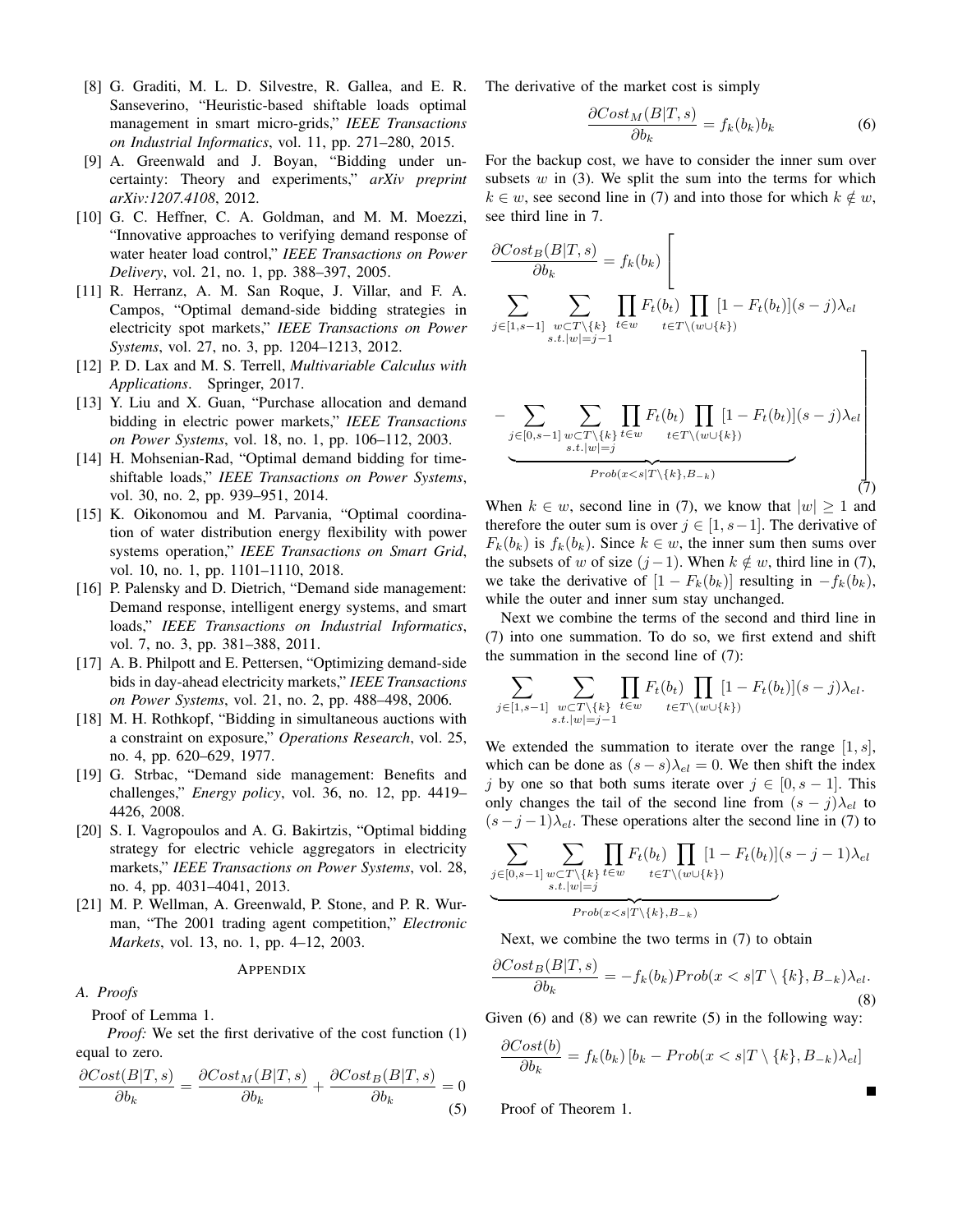*Proof:* Let  $B = (b_1, b_2, ..., b_{|T|})$  be a bid vector which satisfies condition (4). Let  $b_i = 0$  for some  $i \in T$ . Since B satisfies (4), we know that  $Prob(x < s \vert T \setminus \{i\}, B_{-i}) = 0$ . This implies that it is certain that the agent wins  $s$  auctions from  $T \setminus \{i\}$ , which can only be true if we submit  $\lambda_{el}$  to at least s auctions. However, submitting  $\lambda_{el}$  in more than s auctions cannot satisfy (4) as it would follow that for every auction  $k \in T$  the agent wins s auctions from the remaining  $T \setminus \{k\}$  auctions with certainty. Therefore  $Prob(x < s | T)$  ${k, B_{-k}} = 0$  holds, causing a bid of 0, for every auction  $k \in T$  contradicting the previous statement of bidding  $\lambda_{el}$  in more than s auctions. Thus the agent bids  $\lambda_{el}$  in exactly s auctions. By (4) the agent bids 0 in the remaining  $(|T| - s)$ . The proof works similarly for  $b_i = \lambda_{el}$ .

Proof of Lemma 2.

*Proof:* Given a uniform bid  $B_u = (b_u, b_u, ..., b_u)$ , the set of equations in (4) becomes a set of the same equation and  $Prob(x < s|T \setminus \{k\}, B_{-k})\lambda_{el}$  becomes a function of  $b_u$ . Therefore, we only need to find the value of  $b<sub>u</sub>$  for which this one equation holds:

$$
b_u = Prob(x < s | T \setminus \{k\}, B_{-k}) \lambda_{el}.
$$

As  $Prob(x < s | T \setminus \{k\}, B_{-k})\lambda_{el}$  is  $\lambda_{el}$  for  $b_u = 0, 0$  for  $b_u = \lambda_{el}$  and strictly decreasing and continuous in between, there can only exist one crossover point where  $b_u = Prob(x \leq$  $s|T \setminus \{k\}, B_{-k})\lambda_{el}.$ Ē

Proof of Lemma 2

*Proof:* Let B be a bid vector that satisfies (4) and let  $b_l$ and  $b_m$  be the bids on auctions l and m, respectively. The proof will show that either  $B \in \Lambda_s$  or  $b_l = b_m$ . Let  $B_{-l,m}$ be the bid vector B without the bids  $b_l$  and  $b_m$ . We assume  $B_{-l,m}$  to be fixed and solve (4)for  $b_l$  and  $b_m$ , respectively (derivation can be found in Appendix B):

$$
b_l = Prob(x < s | T \setminus \{l, m\}, B_{-l,m})\lambda_{el}
$$
\n
$$
- Prob(x = s - 1 | T \setminus \{l, m\}, B_{-l,m})\lambda_{el} F(b_m)
$$
\n
$$
b_m = \underbrace{Prob(x < s | T \setminus \{l, m\}, B_{-l,m})\lambda_{el}}_{a}
$$
\n
$$
- \underbrace{Prob(x = s - 1 | T \setminus \{l, m\}, B_{-l,m})}\lambda_{el} F(b_l)
$$
\n
$$
(9)
$$

Given the constants a and c and the fact that  $F(\tau) = \frac{\tau}{\lambda_{el}}$ , (9) can be rewritten as follows:

$$
b_l = a - cb_m
$$

$$
b_m = a - cb_l
$$

Subtracting the second from the first equation leaves us with  $b_l-b_m = c(b_l-b_m)$ , which can only be true if  $b_l = b_m$  or  $c =$ 1. However,  $c = 1$ , i.e.,  $Prob(x = s - 1 | T \setminus \{l, m\}, B_{-l,m}) =$ 1, means winning  $s - 1$  units from auctions  $T \setminus \{l, m\}$  with certainty. This can only be true when  $B \in \Lambda_s$  and  $(b_l =$  $(0, b_m = \lambda_{el})$  or  $(b_l = \lambda_{el}, b_m = 0)$ . Therefore either  $B \in \Lambda_s$ or  $B$  is a uniform bid over all auctions.

Proof of Lemma 4

*Proof:* The condition for a minimum is that the Hessian matrix M is positive definite[12], i.e.,  $x^T M x > 0 \quad \forall x \in \mathbb{R}^{|T|}$ . Given are the uniform bid  $B_u$  and identical uniform price distributions. The Diagonal elements of the Hessian  $M$ , are identical d, with  $d =$  $\partial^2 Cost(b)$  $\left. \frac{\partial^2 Cost(b)}{(\partial b_k)^2} \right|_{B_u} = f_k(b_u)$ , while all offdiagonal elements are

$$
p = \frac{\partial^2 Cost(b)}{\partial b_l \partial b_k} \bigg|_{B_u} f_k(b_u) f_l(b_u) Prob(x = s - 1 | T \setminus \{k, l\}) \lambda_{el}.
$$

A derivation for the second order derivative can be found in Appendix C. Note that for uniform price distributions  $f_l(b_u)\lambda_{el}$  = 1 and that for uniform bidding  $Prob(x =$  $s-1|T\setminus\{k,l\}\rangle < 1$ . Therefore  $d > p$ .

$$
x^T M x = \left[ \sum_{t_1 \in T} \left( x_{t_1} \sum_{t_2 \in T \setminus \{t_1\}} x_{t_2} \right) \right] p + \sum_{t_1 \in T} x_{t_1}^2 d
$$
  
> 
$$
\left[ \sum_{t_1 \in T} \left( x_{t_1} \sum_{t_2 \in T \setminus \{t_1\}} x_{t_2} \right) \right] p + \sum_{t_1 \in T} x_{t_1}^2 p = (x^T A x) p.
$$

Matrix  $A$  is 1 at every entry, making all rows linearly dependent and therefore A has rank 1 and only one non-zero eigenvalue[2]. Any eigenvalue, eigenvector  $(\lambda, x)$  pair has to satisfy  $Ax = \lambda x$ , which holds for  $x = (x_1, x_1, ..., x_n)$  and  $\lambda = |T| > 0$ . Since all eigenvalues of A are non-negative, A is positive semi-definite[2], i.e.,  $x^T A x \ge 0 \quad \forall x \in \mathbb{R}^{|T|}$ , and therefore  $x^T M x > 0 \quad \forall x \in \mathbb{R}^{|T|}$ .

Proof of Theorem 2

*Proof:* Given Lemma 3 we know that uniform bidding and  $\Lambda_s$ -bidding are the only two strategies satisfying (4). Given these two options, we only need to show that uniform bidding is always at least as good as  $\Lambda_s$ -bidding. We start by showing that the theorem holds for a more restricted case of demanding  $n-1$  units out of n auctions.

**Base Case:** For  $n = 2$  and  $s = 1$  the probability in (4) is the probability of losing one of two auctions. The uniform bid value  $b_{2,1}^u$  therefore has to satisfy  $b_{2,1}^u = \left[1 - F(b_{2,1}^u)\right] \lambda_{el} =$  $\left[1 - b_{2,1}^{u}/\lambda_{el}\right] \lambda_{el}$ , which resolves to  $b_{2,1}^{u} = 0.5 \lambda_{el}$ . The expected cost associated with the uniform bid  $B_{2,1}^u = (b_{2,1}^u, b_{2,1}^u)$ is  $Cost_u(B_{2,1}^u|2,1) = 0.5\lambda_{el}$ . When bidding  $B \in \Lambda_s$ , the expected cost per auction won is  $0.5\lambda_{el}$ , while the expected backup cost is zero, since winning  $s$  auctions is guaranteed. Therefore,  $Cost_u(B_{n,n-1}^{\lambda}|n, n-1) = 0.5(n-1)\lambda_{el}$ . For the case of  $n = 2$  and  $s = 1$ , the cost associated with the  $\Lambda_{el}$ -Bid  $B_{2,1}^{\lambda}$  is  $Cost_u(B_{2,1}^{\lambda}|2,1) = 0.5\lambda_{el}$  – equivalent to the cost of submitting  $B_{2,1}^u$ .

**Inductive Step:** Assuming  $Cost_u(B_{n,n-1}^u|n,n-1) \leq$  $Cost_u(B_{n,n-1}^{\lambda}|n, n-1)$ , we show that  $Cost_u(B_{n+1,n}^{\lambda}|n+1)$  $(1, n) \leq Cost_u(B_{n+1,n}^{\lambda}|n+1,n)$  by constructing  $\widetilde{B}_{n+1,n} =$  $(B_{n,n-1}^u, \lambda_{el})$ , i.e., bidding in *n* auctions according to the uniform bid  $B_{n,n-1}^u$  and submitting  $\lambda_{el}$  in the last auction. Since  $\tilde{B}_{n+1,n}$  wins the last auction with certainty,  $F(\lambda_{el}) = 1$ ,  $Cost(\tilde{B}_{n+1,n}|n+1,n)$  can be expressed as  $Cost\left(\tilde{B}_{n+1,n} \Big| n+1,n\right) = Cost_u\left(B_{n,n-1}^u | n,n-1\right) +$